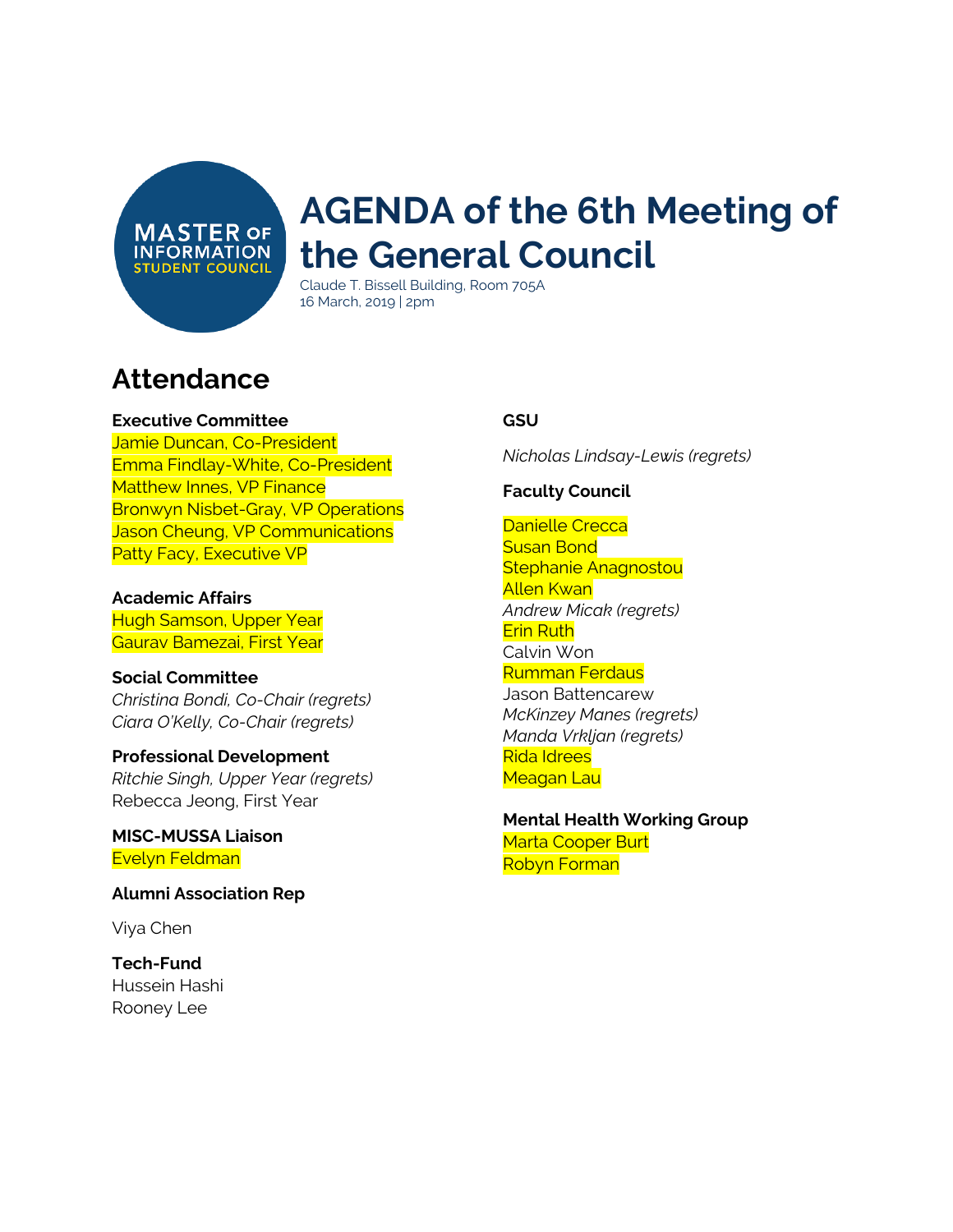# **AGENDA**

### **1. Call to Order**

*The meeting is called to order at 14:15*

### **2. Land Acknowledgement**

### **3. Approval of Agenda**

### **MOTION**

MOVED: Susan SECONDED: Rumman

**Be it resolved that the agenda be approved as presented.**

**CARRIED/FAILED**

### **4. Approval of Minutes**

### **MOTION**

MOVED: Hugh SECONDED: Marta

**Be it resolved that the minutes of the January MISC meeting be approved as presented.**

**CARRIED/FAILED**

## **5. Executive Reports (15 minutes)**

### **MOTION**

MOVED: Susan SECONDED: Gaurav

#### **Be it resolved that the following be approved as presented:**

- 1. Report of the Presidents
- dean search is underway
- video project is underway; interviews are being edited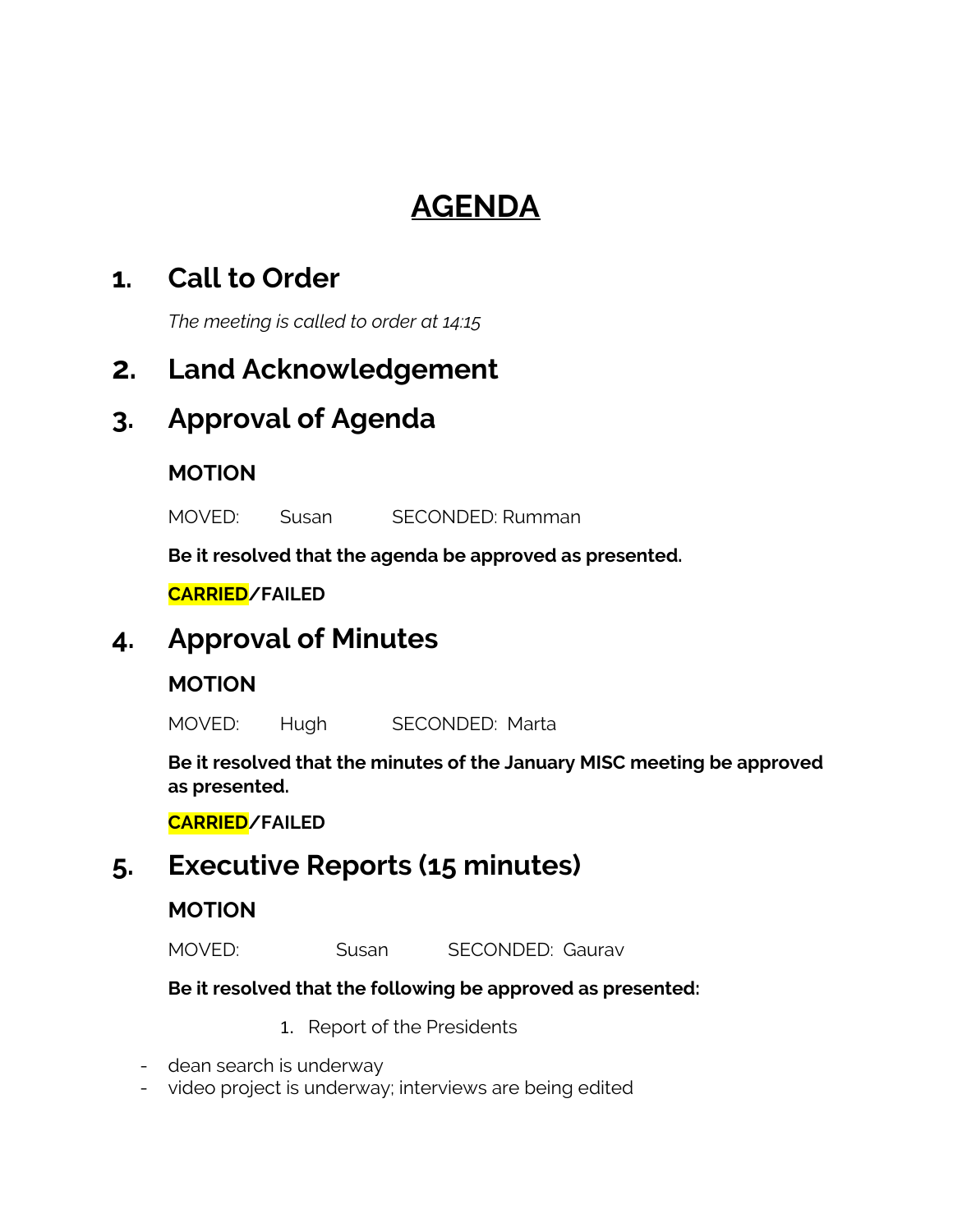- survey project is working; upcycling netbooks and things are going well
- faculty council: met with specific faculty to discuss constitutional change; had discussions of the best way to approach faculty
- merchandise: dependent on a budget reallocation
- elections: underway
- retreat: went successfully; would like to continue this tradition
- service promotion: s/o to Emma for working on this project!
- Mission Statement: thank to Nick for helping put together a board; did not get as much interaction as hoped for; could potentially do an online iteration
- essential university service: still in mind but there are no confirmations
- Inforum advisory committee: McKinzey will be sitting on it moving forward/in the external review process
- yoga: MISC, MUSSA and iRelax have collaborated on these. Had low turnout, but could be increased through more effective marketing
	- need to f/u on the instructor's payment, invoicing per her contract
		- 2. Report of the EVP
- first year co-op program complaints; worked to bring it to faculty council. Patty has met with Colin Furness on this issue
- D&I everyone is very busy, so things are still coming together, but focus groups should follow with assistance from UofT Student Life
- iTea: focus on D&I; should get input from MISC, social committee
	- 3. Report of the VP-Operations
	- 4. Report of the VP-Communications
- see report provided by Jason
- major takeaway: Anne B is working on the SharePoint site, but it requires significant buy-in; MISC decided not to put effort into this project earlier this year that this would be handled by now by Admin
	- 5. Report of the VP-Finance
- see Matthew's report in the Google Drive
- Q: Susan who is out auditor? A: the university; for student societies that make less than 20k, there is an audit exemption available (MISC is exempt)

-

-

#### **CARRIED/FAILED**

## **6. Officer & Representative Reports (20 minutes)**

### **MOTION**

MOVED: Bronwyn SECONDED: Jason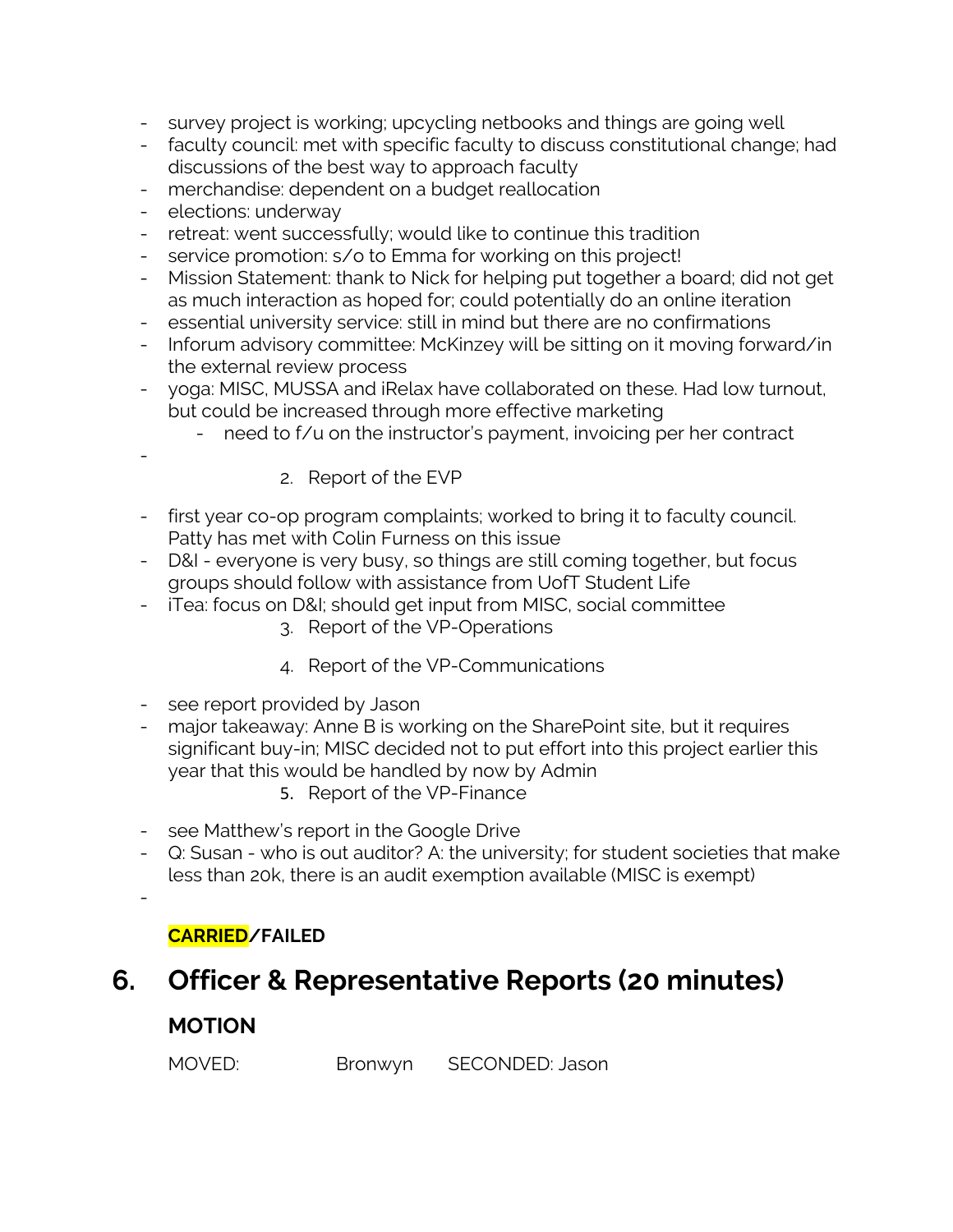#### **Be it resolved that the following be approved as presented:**

- 1. Report of Social Committee
- in the drive (browse at your leisure)
	- 2. Report of Academic Affairs
- copy will be available in the drive
- a few meetings of the program committee since the last meeting; new courses - BI courses are being developed; summer courses: library test kitchen, others
- committee on standing meeting: subcommittee on doctoral matters (coursework extensions, thesis title changes, org of doctoral committees nothing out of the ordinary)
- could be value having a VP academic for curriculum design, course design. Hugh sees value in having more interface with the executive to facilitate discussion
- Susan: will there be descriptions for courses provided before enrolment? A: Hugh - I have descriptions I can give to students
- Jason: how often do student recs get considered? Hugh: not really the role of students to make suggestions outright; rather students ask questions and comment upon issues
- Susan: do changes get made only at the discretion of the instructor? Hugh: academic freedom is very sensitive; Professors dislike critique from students and tact is required. Content is rarely up for discussion, it is more a body for ensuring courses meet requirements.
	- Gaurav: when changes are required, they are often made outside of the official meeting (office hours) because it is viewed as less harsh
		- 3. Report of Professional Development
		- 4. Report of Alumni Liaison
		- 5. Mental Health Working Group
- OLA Superconference went well
- Mental Health Scholarship had numerous applicants; awardees will be announced soon; because it is from the Dean's discretionary fund it is not guaranteed for next year
- they have secured a domain name
	- 6. MISC-MUSSA Liaison
- MUSSA's year-end party is on April 16 (MMSt only)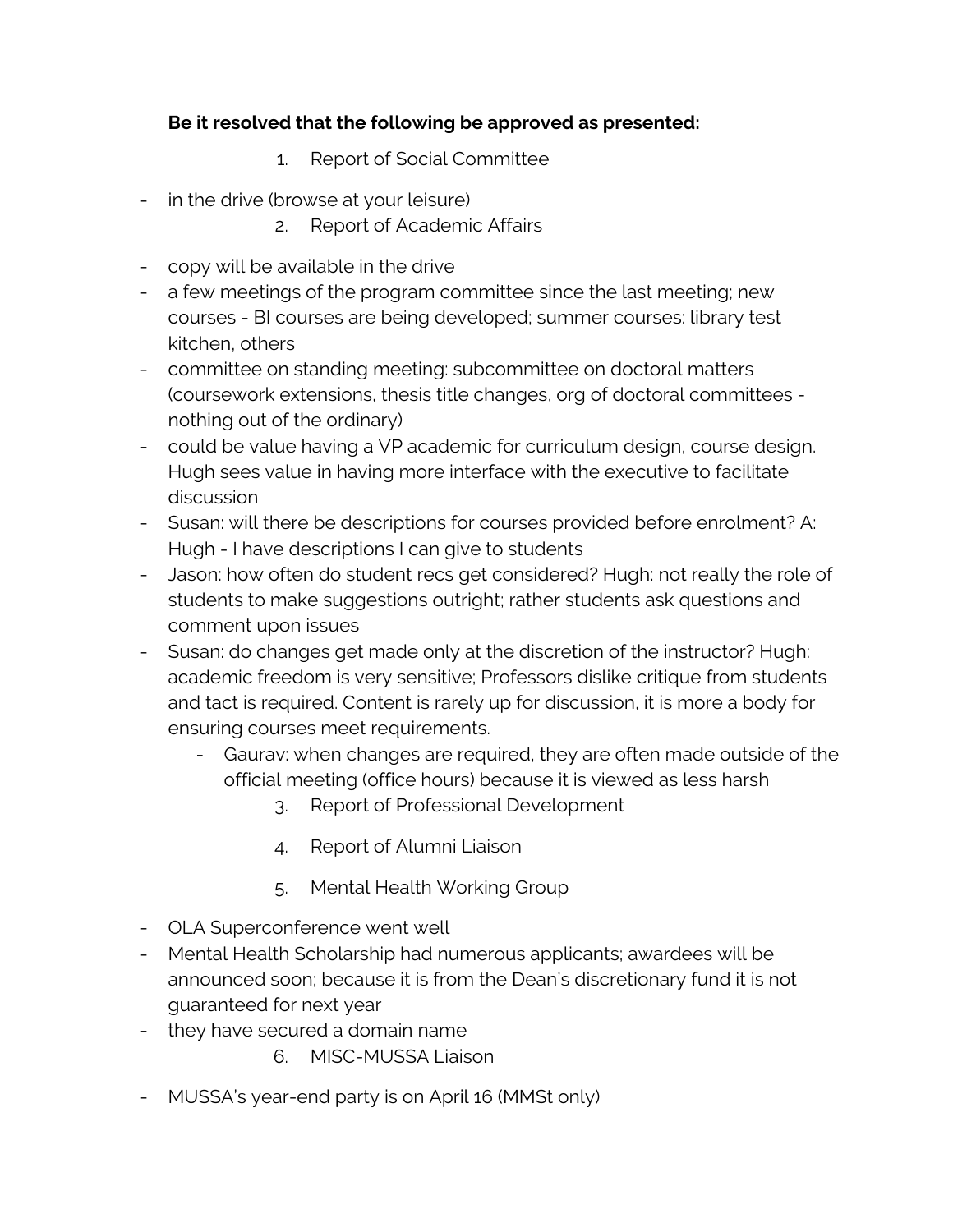- election nominations are March 25-29; election voting opens after
- FIAA trivia night will happen next wednesday March 26 at 7pm; we provided some funding
	- 7. Graduate Students' Union
- elections occurred; their new exec came into power
- last meeting was pretty bad (very long meeting, did not get through meeting items)
- amendments did pass and financial audit was received
- student choice initiative was discussed to manage losses
- GSU is protected because they offer health/dental benefits
	- 8. Tech Fund Report
	- 9. MRAC Report
- meets once per semester; nothing has happened since our last meeting; will hopefully prepare something for the next meeting so MISC can provide input to MRAC

#### **CARRIED/FAILED**

## **7. SSI Requests (30 minutes)**

### **7.1 Budget Reallocation**

-Budget has approximately \$1.200 left

-Many SSI requests coming in at the end of the year, too many to fund under the current structure

- 5 pending SSI requests = ~\$1,700

- there are a few places we can reallocate funds

Be it resolved that MISC move in camera at approx. 15:15

moved: Susan Seconded: Rida

Motion carries with one abstention

Be it resolved that guests to this meeting may remain in the room during in camera discussion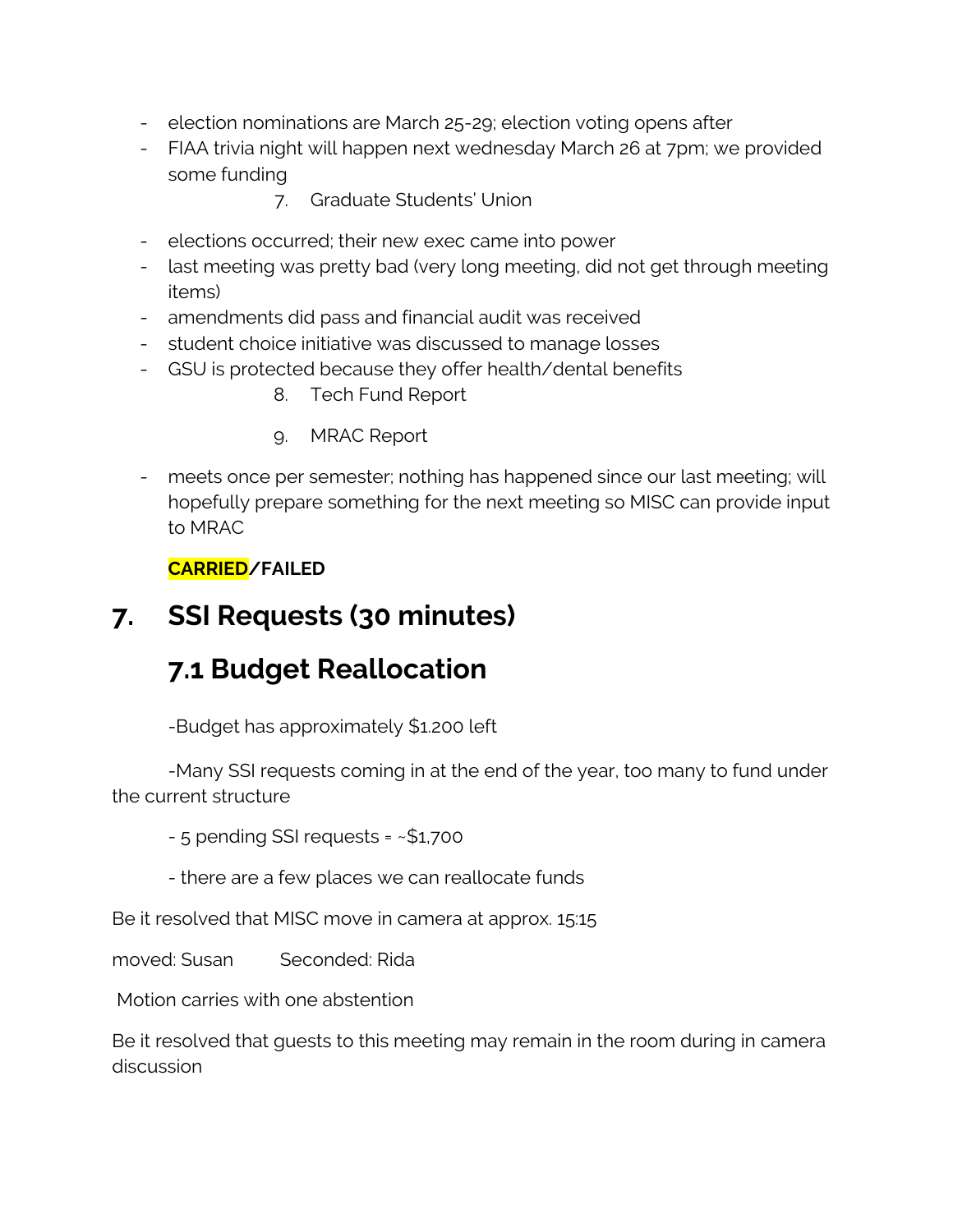| Moved: Susan         |       | Seconded: Evelyn  |
|----------------------|-------|-------------------|
| Motion carries       |       |                   |
| Exit camera at 15:46 |       |                   |
| moved: Susan         |       | Seconded: Matthew |
| Carried              |       |                   |
| <b>MOTION</b>        |       |                   |
| Moved:               | Susan | Seconded: Marta   |

Whereas the MISC Vice-President Finance and the MISC General Council discussed and debated an anticipated \$1749,97 of surplus funds, as will be presented in the VP-Finance Report;

BIRT the MISC General Council approve the distribution of said anticipated surplus funds towards the SSI budget line item.

CARRIED/FAILED with one abstention from Matthew

## **7.2 Discuss IM Student Conference**

# **7.3 Discuss WIPO**

- 12 iSchool students are going to the WIPO conference; looking for funding to cover costs
- Q: Matthew: what other sources have been tapped? A: The OLA, Dean, travel bursaries, GSU; they think they're at approx. \$4,000
- Q: Hugh why these students? : it was open for all 200 students, but has been cut down to 12 students who could commit the time/money to go; includes students from different concentrations, but within three courses taught by Dr. Caidi, Jean Dryden, and Ms. Owens
	- this is not technically open to all students, and MISC's funding should support all students
- Q: Marta numbers do not match up what will funds be used for? Money will not go towards professors? A: \$1600 is a ballpark per students based on time of flight bookings
- Q: Patty: are you booking through the university travel centre? A: no.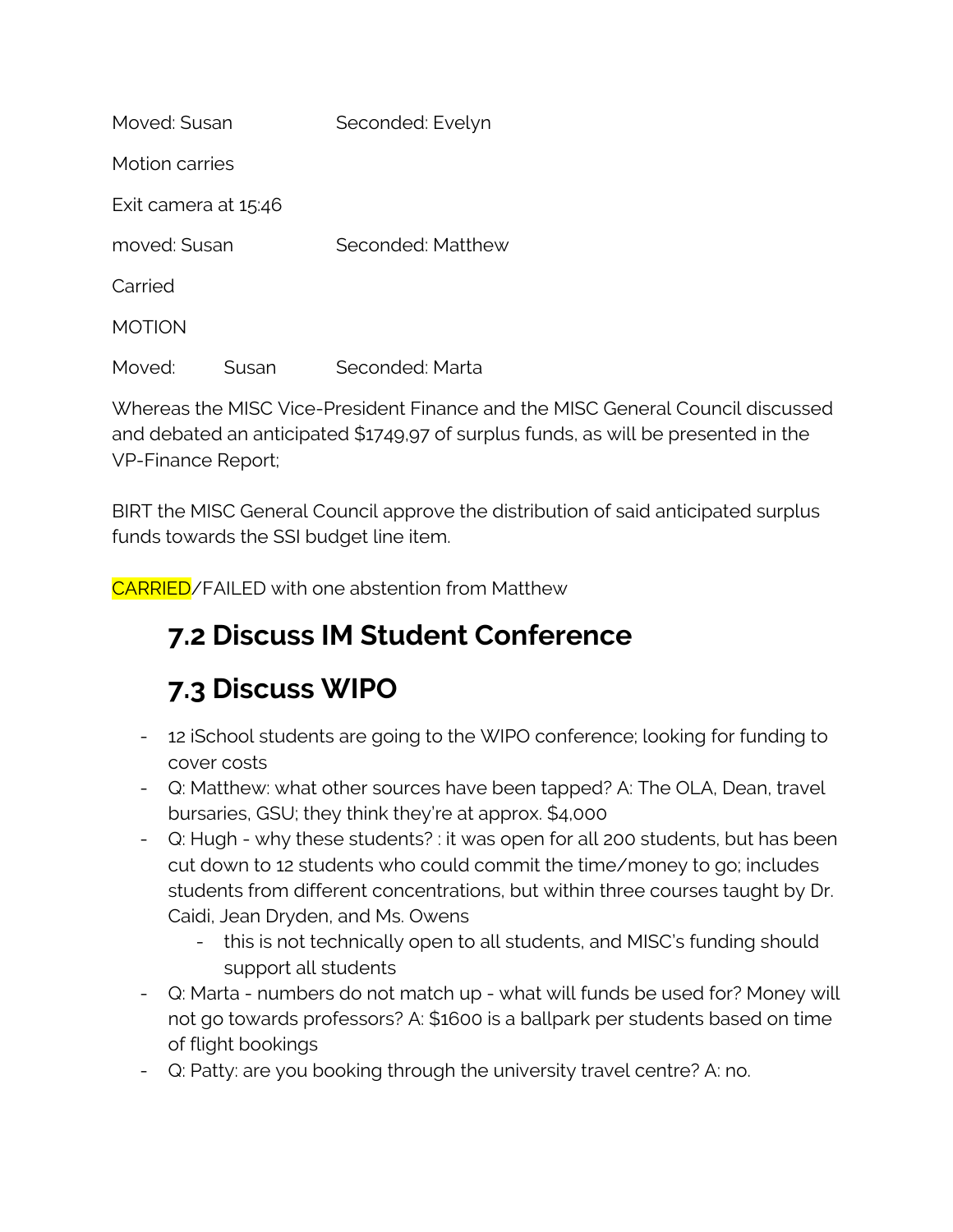- Q: Hugh concern is that this is a great initiative. However, the people who are going stated they could potentially cover the cost; it disallows students who initially could not pay for the trip. We could steer funds towards students who could not afford the trip
- Q: Matthew: what will you do if you if this funding is not guaranteed? A: regardless of the financial responsibility, will pay out of pocket
- Jamie: conferences are necessary costs that people take on, on a regular basis, and this is not necessarily fair
- Hugh: agree that it is problematic, but that does not necessitate people continuing in it
- Evelyn: the way that this is happening feels disingenuous. It is important for students to have funding, but the current model of SSI funding is not appropriate for this type of initiative (e.g. MISC should have a say in who gets to attend with our funds)
- Bronwyn: Are professors actively seeking funding?
- Patty: do you have a breakdown of funding in specifics? The university has guidelines around accommodations - we need to ensure the trip is in alignment with those standards. A: yes
- Erin: this is not the first trip that came out of a class that was considered by MISC...A: that trip to Quebec got funding elsewhere. Two considerations; cannot fund things related to coursework - interpreted this rule liberally; bigger issue: was this really open to the whole student body
- Joanna: are all events open? A: SSIs have been public events/initiatives in the past, this is not
- Allen: perhaps moving forward we could have a travel grant related to SSI
- Matthew: we do not give out the funding up front we repay on receipt from the requestor. How will that work? How will we ensure the funds are provided equally to students on the trip
- Susan: Do we even want to get into the business of giving out conference funding
- Jamie: is that even sustainable? We are approaching this as an ad-hoc issue, but this is not a simple issue
- Marta: is very first reg that it has to be open to all students? A: yes. R: then closed issue.

BiRT that the council will move into camera at 16:23

Moved: susan Seconded: Marta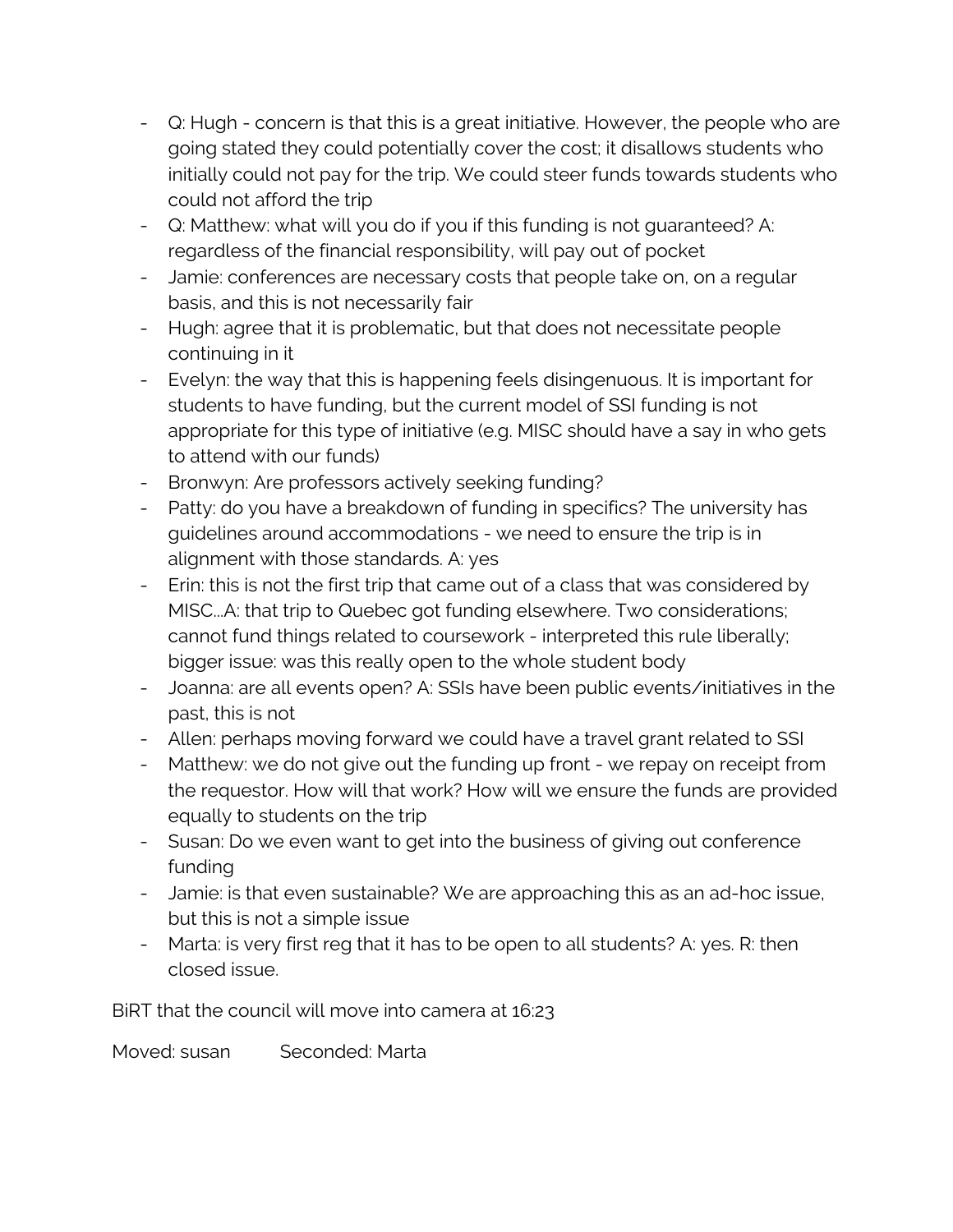BiRT MISC exit camera at 16:38

Carried

MOTION

Moved: Marta Seconded Erin

Whereas Funding Regulation 7(A) precludes MISC from funding initiatives that are not available to the full body of students;

and, whereas the request from WIPO suggests the event is not open to all students;

BIRT the MISC General Council deny the request of \$1500 towards the WIPO initiative as requested, in accordance with Funding Regulation 7(A)

Abstentions: Rida, Matthew, Jamie, Jason, Robyn, Rumman, Danielle, and Bronwyn

The motion carries

Action item: MISC suggests that WIPO initiative approach the iJournal and Digital Tattoo for funding for any knowledge mobilization efforts related to the WIPO conference

## **8. Other Business and Discussions (45 minutes)**

## **8.1 Elections**

## **8.2 Annual General Meeting (AGM)**

- Doodle poll will determine the date (including elections)
- if you can prepare transition documents for this meeting that would be ideal

## **8.3 Student Choice Initiative (SCI)**

- many student organizations are concerned about this change by the Provincial government. This will likely take significant effect because MISC is an independent student organization. MISC is currently unprotected
- the exec is in conversation with the dean and faculty

### We the Students Say NO - Walk Out At UofT